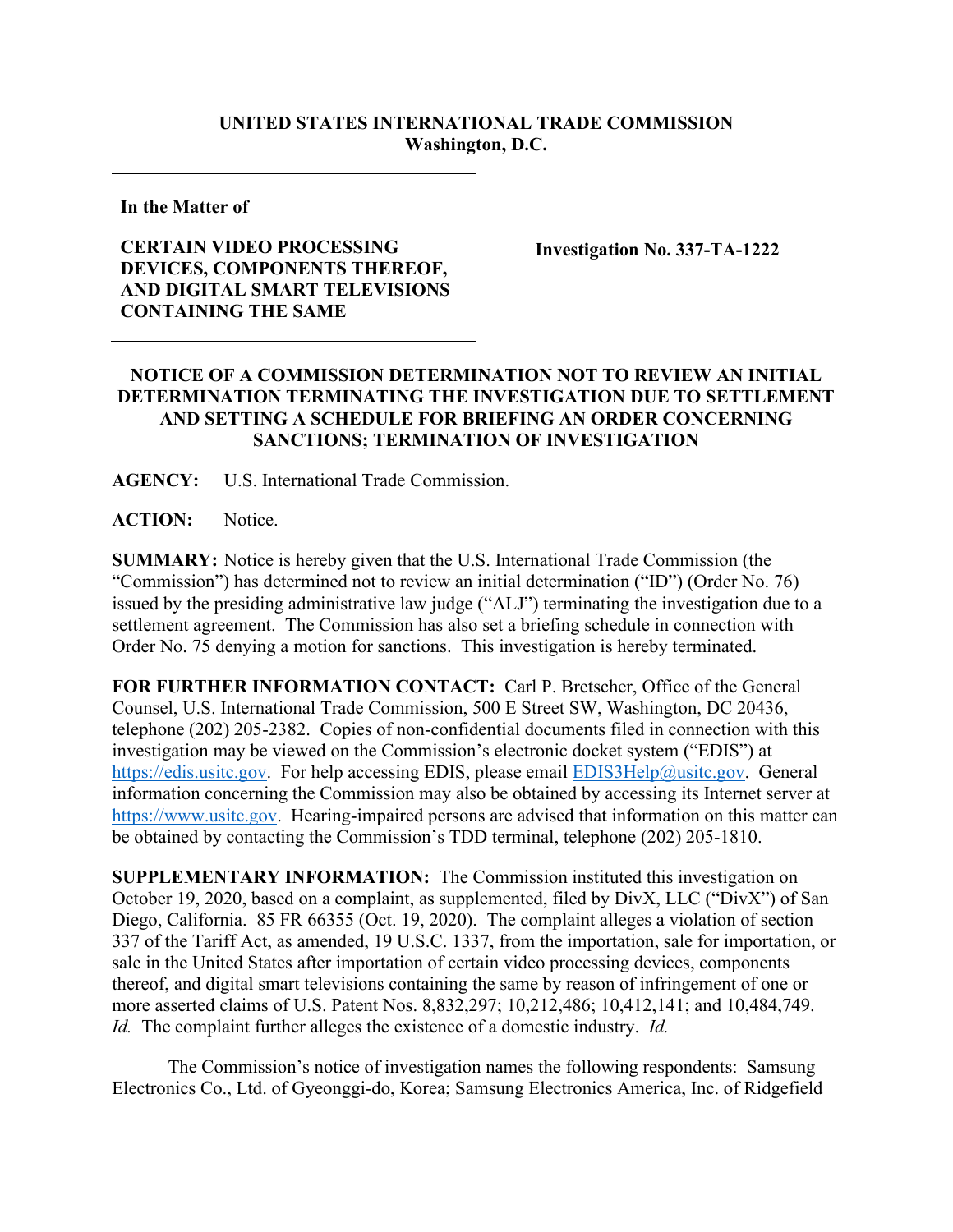Park, New Jersey; Samsung Electronics HCMC CE Complex Co., Ltd. of Ho Chi Minh City, Vietnam (collectively, "Samsung"); LG Electronics Inc. of Seoul, Korea; LG Electronics U.S.A., Inc. of Englewood Cliffs, New Jersey (collectively "LG"); MediaTek, Inc. of Hsinchu City, Taiwan; MediaTek USA Inc. of San Jose, California; MStar Semiconductor, Inc. of Hsinchu Hsien, Taiwan (collectively, "MediaTek"); Realtek Semiconductor Corp. of Hsinchu, Taiwan ("Realtek"); TCL Corporation of Huizhou, Guangdong, China; TCL Technology Corporation of Huizhoug, Guangdong, China; TCL Electronics Holdings Ltd. of Shenzhen, Guangdong, China; TTE Technology, Inc. of Corona, California; Shenzhen TCL New Technologies Co. of Shenzhen, Guangdong, China; TCL King Electrical Appliances (Huizhou) Co. Ltd. of Huizhou, Guangdong, China; TCL MOKA International Ltd. of Sha Tin, New Territories, Hong Kong; and TCL Smart Device (Vietnam) Co., Ltd. of Bac Tan Uyen District, Binh Duong Province, Vietnam (collectively, "TCL"). *Id.* at 66356. The Office of Unfair Import Investigations was not named as a party to this investigation. *Id.*

The Commission has partially terminated the investigation with respect to certain patents and patent claims. Order No. 25 (Jan. 15, 2021), *unreviewed by* Comm'n Notice (Feb. 1, 2021); Order No. 34 (Feb. 19, 2021), *unreviewed by* Comm'n Notice (March 15, 2021); Order No. 49 (April 21, 2021), *unreviewed by* Comm'n Notice (May 10, 2021); Order No. 65 (June 28, 2021), *unreviewed by* Comm'n Notice (July 28, 2021).

The Commission has also partially terminated the investigation with respect to certain respondents due to settlement agreements. *See* Order No. 37 (terminating MediaTek), *unreviewed by* Comm'n Notice (March 12, 2021); Order No. 67 (July 16, 2021) (terminating RealTek), *unreviewed by* Comm'n Notice (Aug. 4, 2021); Order No. 69 (Aug. 12, 2021) (terminating LG, Samsung), *unreviewed by* Comm'n Notice (Sept. 15, 2021).

On April 19, 2022, DivX and TCL jointly moved to terminate the investigation based on a settlement agreement that resolves the dispute between the parties.

On April 22, 2022, the presiding ALJ issued the subject ID (Order No. 76) granting the joint motion to terminate the investigation based on the settlement agreement. The ID finds that, pursuant to Commission Rules 210.21(a)(1), (b)(1) (19 CFR 210.21(a)(1), (b)(1)), DivX and TCL have represented that there are no other agreements, express or implied, oral or written, between them regarding the subject matter of this investigation. The ID further finds that termination is proper because it would not be contrary to the public health and welfare, competitive conditions in the U.S. economy, the production of like or directly competitive conditions in the United States, or U.S. consumers. The ID further finds that termination is in the public interest, and it will conserve public and private resources.

No party filed a petition for review of the subject ID.

On October 4, 2021, former respondent RealTek filed a motion for sanctions against DivX, pursuant to Commission Rules 210.4 and 210.25 (19 CFR 210.4, 210.25), for alleged misrepresentations and misconduct during the investigation. DivX filed its opposition to RealTek's motion on October 14, 2021.